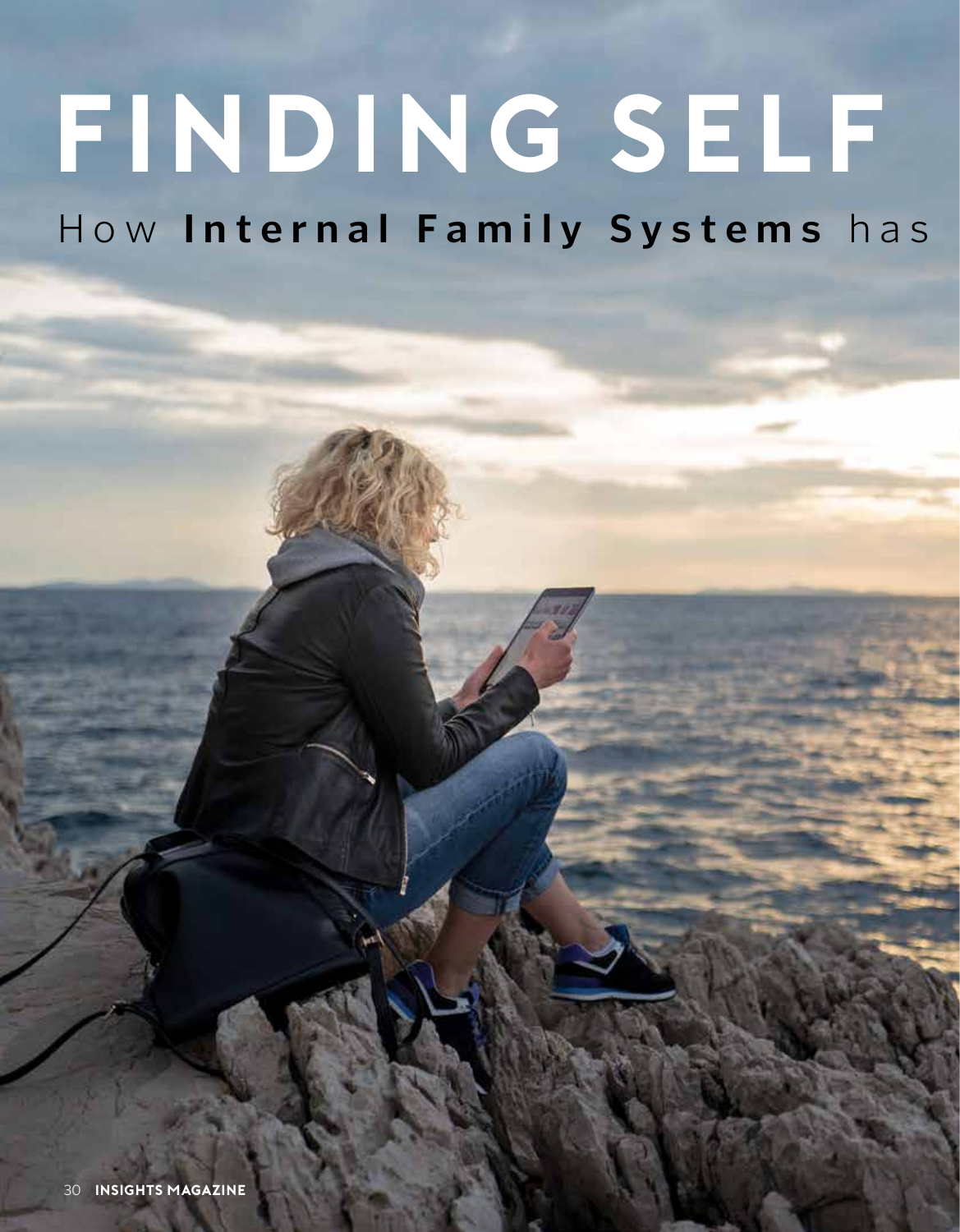# transformed me and my practice

By Frances Ferguson, RCC

everal years ago, I travelled to<br>
Vancouver to attend the Marria<br>
and Family Therapy Conference<br>
I wasn't a member of AAMFT,<br>
and my motivations weren't all<br>
that pure. I needed a break, and the idea of everal years ago, I travelled to Vancouver to attend the Marriage and Family Therapy Conference. I wasn't a member of AAMFT, and my motivations weren't all a little getaway in Vancouver was appealing. The logical, rationalizing part of me justified the cost of a trip to Vancouver for continuing education credits. Little did I know that my life would be transformed.

Dr. Richard Schwartz, founder of the

Internal Family Systems (IFS) model, was the second speaker after lunch, so I wasn't sure if I'd still be awake. However, as he stood and talked about his own parts, parts that felt anxious and worried, self-critical, or inadequate, I felt a resonance, sensing that here was someone who walks the talk. It was refreshing to listen to a psychologist of renown who was so humble, sharing vulnerability and confidence

with congruence and presence I hadn't seen before. I asked myself, "Could it really be that there's a way of working with ourselves, and with our clients, that frees these parts from their suffering — effectively and rather effortlessly?" Richard's video demonstrations offered my first glimpse into IFS in action and proved the answer is a resounding, "Yes."

Since that afternoon, I have completed three levels of IFS training, and I have incorporated IFS extensively into my private counselling practice. With the help of an IFS therapist, I have transformed my own inner critic, parts sensitive to rejection and other childhood issues, into sources of positive, creative, life-affirming energy.

I have watched in amazement as clients, once they are in a state of Self, establish relationships with parts of themselves that had previously been a source of tremendous torment and pain, seeming to know exactly what to say or do that would lead to ways to help the part. My job became mainly to teach clients about the state of Self and help them remain in it, and then get out of the way, so they could be therapists to their own inner world. It took me a while to trust that they and I — could actually do that.

The Internal Family Systems (IFS) model has evolved over the past 30 years into a comprehensive approach that represents a new synthesis of already existing paradigms: systems thinking and multiplicity of mind. As early as 1983, Richard Schwartz was working with eating-disordered clients when he began paying close attention to their language: part of me wants to binge and then another part attacks. He began to conceptualize these subpersonalities and view a person as an "ecology of relatively discrete minds, each of which has valuable qualities and each of which is designed to — and wants to — play a valuable role within." The internal world of the client became like a family. Parts had been forced out of their valuable roles by external circumstances, but once it seemed safe to do so, they gladly transformed into valuable family members.

My job became mainly to teach clients about the state of Self and help them remain in it, and then get out of the way, so they could be therapists to their own inner world.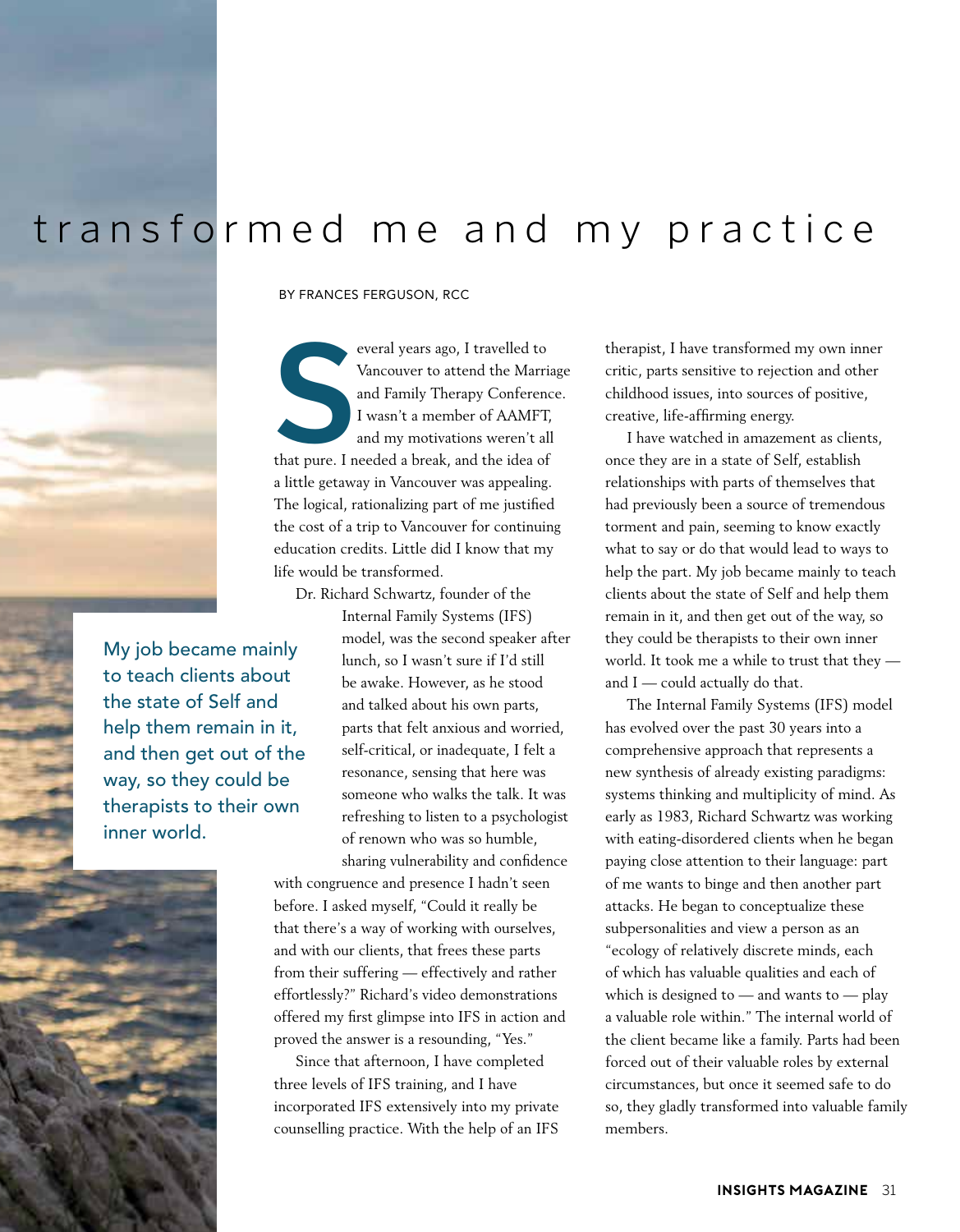#### Managers, Firefighters, and Exiles

Over time, Richard Schwartz found patterns emerging among the many clients he saw. People had wounded parts, parts that tried to keep them functional and safe by trying to keep control of both the inner and outer worlds, and parts that jumped into action whenever a more vulnerable part appeared. "Manager" was the name given to parts whose roles are to keep a person in control for example, to prevent a person from being too dependent, to avoid criticism, or to focus on taking care of others' needs. When a person feels hurt, shamed, frightened, or humiliated, they have parts that carry the emotions, memories, and bodily sensations from those experiences. The pain these parts carry from the past is often perceived to be a threat to the system, so the tendency is to try to avoid or get rid of them, which is why Schwartz termed them "Exiles." Managers are often proactive at keeping those painful feelings out of conscious awareness to protect the person from ever experiencing that pain again. However, life has a way of triggering circumstances, and when Exiles do get upset, another group of parts called "Firefighters" instantly reacts to try to douse the flames of feeling as quickly as possible. Firefighters are often highly impulsive and will do anything that will override or distract from the Exiles' feelings, regardless of the consequences. Common firefighting activities include drug and alcohol abuse, as well as behavioural issues connected to work and food.

## Self

A central aspect of the IFS model is the belief that, in addition to all of these

# The Internal System

### Exiles

 **Hold painful emotions that have been isolated from the conscious self for protection of the system or for the parts' safety. Can become increasingly extreme in their efforts to be cared for and share their story. Carry burdens from being wounded.**

> Examples: rage, dependency, shame, fear/terror, grief/loss, loneliness

# Self

Core or centre of the person. When differentiated, acts as active, compassionate leader.

#### **FIREFIGHTERS**

 **Firefighters also protect the system but act after exiles are upset to either soothe them or distract from them. Any activity can be used to get away from exiles.** 

Common examples include: sleep, shopping, work, sex, diet, exercise, computer and video games, addictions, binge eating, suicidality, self-harm, violence, dissociation, distraction, obsession, compulsion, fantasy

parts, everyone has a core Self that carries crucial leadership qualities, such as compassion, curiosity, acceptance, confidence, and understanding. Self is not a passive state of mind, but an active presence. Everyone has this core Self, untarnished by any event or circumstance of the person's life. The foremost goal of IFS is to differentiate this Self from the parts, thereby releasing its resources to assist parts that are suffering. We know when we're in the presence of someone with Selfenergy — we feel safe, the person is authentic, unpretentious, without an agenda, and naturally compassionate. It's the same on the inside. The parts know when they can feel like "there's somebody home" and can relax and trust the Self to lead towards healing.

**MANAGERS** 

**Protectors of the system. Attempt to keep the person in control of every situation and relationship in order to protect them from feeling hurt or** 

Examples: controller, striver, caretaker, judge, passive pessimist, planner, self-critic

**rejected.** 

This approach makes IFS a hopeful framework for psychotherapy, and one that is non-pathologizing. Because IFS locates the source of healing within the client, Schwartz says, the therapist is freed to focus on guiding clients' access to their true Self and supporting clients in harnessing its wisdom: "It provides an alternative understanding of psychic functioning and healing that allows for innovative techniques in relieving clients' symptoms and suffering."

#### My Story

For many years, despite my efforts to quiet them, I heard voices in my head that said, "You're fat, lazy, stupid" and "Don't think too much of yourself" and "Who do you think you are? You can't do that." I carried parts humiliated and